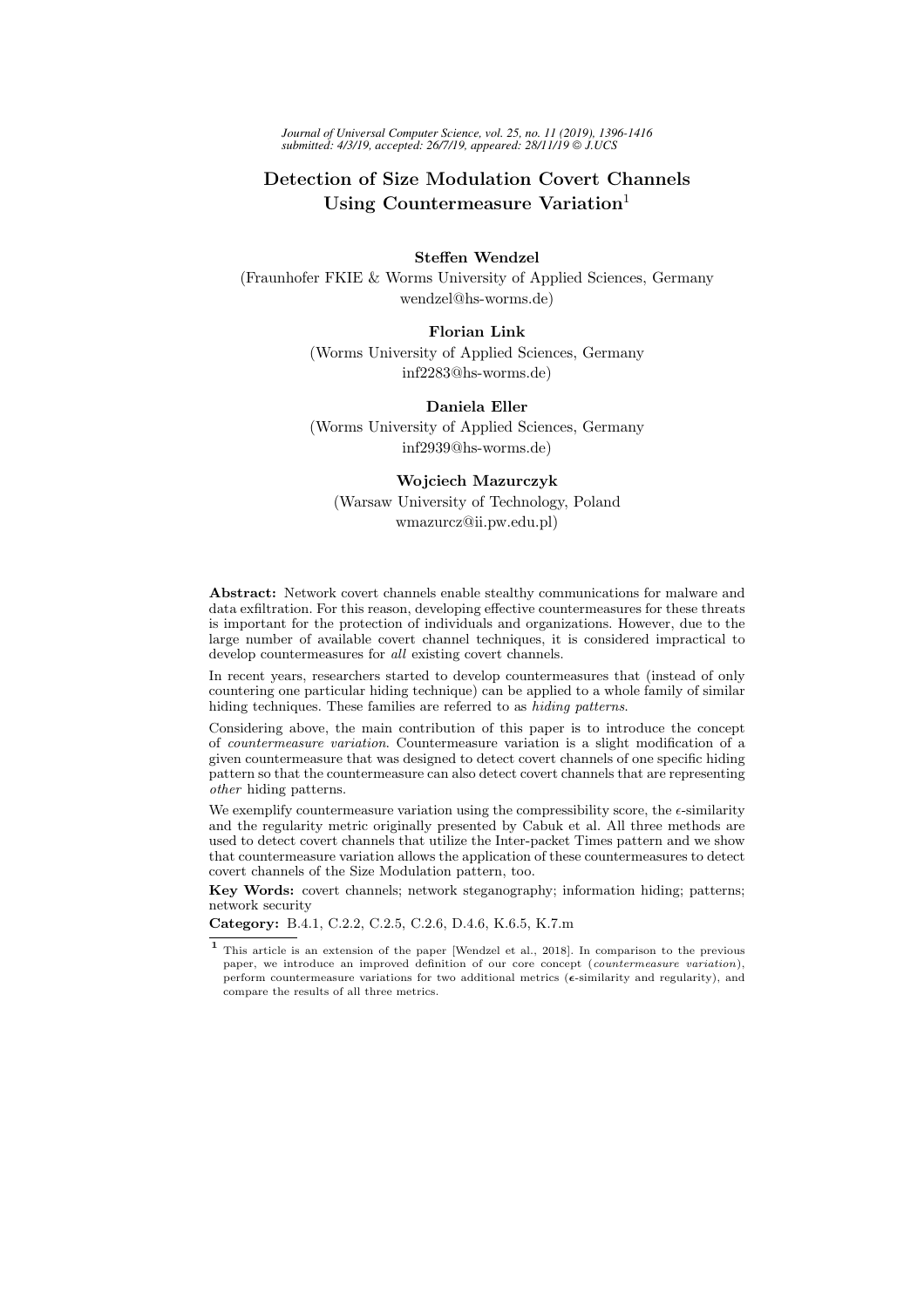## 1 Introduction

In today's network environments, covert channels represent (usually stealthy) policy-breaking communication channels [Proctor and Neumann, 1992; Millen, 1999; Wendzel et al., 2014; Handel and Sandford, 1996]. They enable several malicious use-cases, e.g., the secret transfer of malware commands or the stealthy exfiltration of confidential data [Mazurczyk et al., 2016; Mazurczyk and Caviglione, 2015].

A few hundred hiding techniques for covert channels are known which can be assigned to different families, called hiding patterns. Hiding patterns were introduced in 2015 and are abstract descriptions of hiding methods [Wendzel et al., 2015].<sup>2</sup> For instance, the least significant bit (LSB) pattern specifies that secret data can be hidden in the LSB(s) of a header field, but it does not specify where such a field has to be located in a header, which size or byte order the field can have, or to which protocol the hiding technique can be applied to.

So far, countermeasures for covert channels focus only on a single hiding technique or on a family of similar methods which are assigned to the same hiding pattern. To keep the application of countermeasures feasible in practice, their number should be kept at a minimum. Therefore, it must be studied which countermeasures can be applied to which hiding patterns. However, no work is available that has shown that countermeasures can be applied in a way that works with several patterns.

In this paper, we introduce the idea of countermeasure variation, i.e., to counter specific covert channels these countermeasures can be potentially applied to multiple patterns instead of only one. As a positive side-effect, countermeasure variation reduces the amount of necessary code per countermeasure as parts of a countermeasure's code can be recycled to counter other patterns. We exemplify the feasibility of countermeasure variation by showing that the compressibility score, the  $\epsilon$ -similarity, and the regularity metric used to detect covert timing channels of the Inter-packet Times pattern can also be applied to detect covert channels that modulate packet sizes (Size Modulation pattern).

The remainder of this paper is structured as follows. Sect. 2 highlights fundamentals and the linked related work while Sect. 3 introduces countermeasure variation. Sect. 4 first presents the original three countermeasures by Cabuk et al. for detecting Inter-packet Times-based covert channels, followed by our variations of their countermeasures to detect Size Modulation-based covert channels. We evaluate our three countermeasure variations in Sect. 5. A conclusion and an outlook are given in Sect. 6.

<sup>2</sup> For a general introduction into patterns within the security context see [Schumacher et al., 2013]. For the latest taxonomy of covert channel hiding patterns see [Mazurczyk et al., 2018].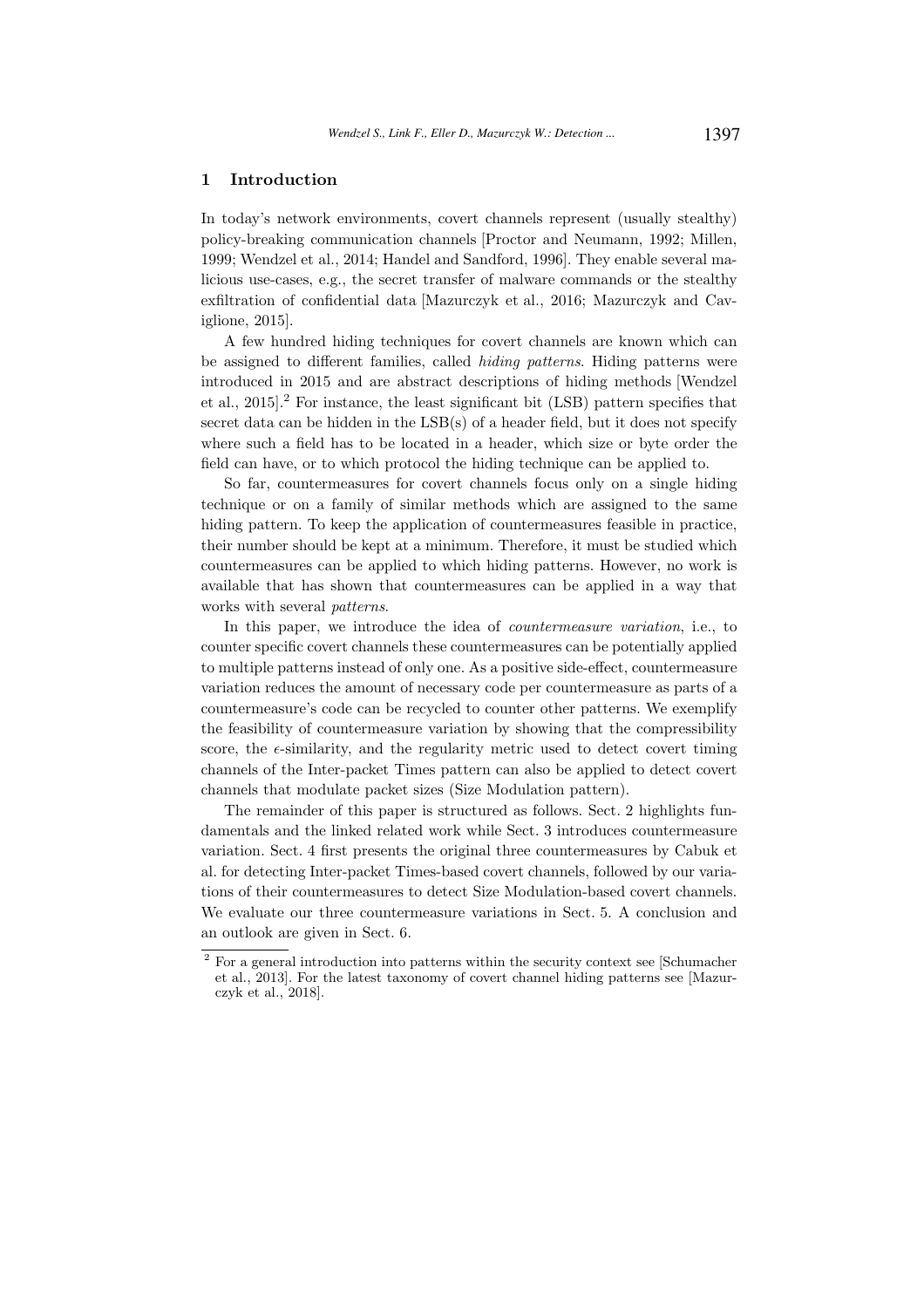## 2 Fundamentals & Related Work

Several existing works studied how covert channels based on packet length can be realized, e.g., [Ji et al., 2009; Elsadig and Fadlalla, 2017; Mazurczyk and Szczypiorski, 2012; Ling et al., 2013; Girling, 1987; Wolf, 1989; Murdoch and Lewis, 2005]. Such a covert channel is a form of the Size Modulation pattern. The basic idea of Size Modulation is that a covert sender selects at least two different packet sizes to encode different secret symbols. For instance, if a packet has a size of 100 bytes it could indicate a binary zero while a packet with a size of 101 bytes could indicate a binary one.<sup>3</sup> Countermeasures for covert channels based on packet length are already available. For instance, Elsadig and Fadlalla developed a traffic normalizer that adds padding bytes to every n−th packet of a flow [Elsadig and Fadlalla, 2017]. This is done in a blind manner, i.e., without knowing whether a covert channel is present, or not. Their approach can be categorized as a limiting one (instead of a detecting one). Moreover, Ling et al. propose to simply pad all packets so that packet sizes cannot be modified by a covert channel [Ling et al., 2013]. However, these approaches would negatively influence the network performance and a targeted application would require the capability to detect such covert channels before eliminating them.

Wendzel et al. introduced the concept of pattern variation in [Wendzel et al., 2015]. The idea of pattern variation is that one pattern can change its context, i.e., the network protocol to which it is applied. For instance, the LSB pattern, which hides data in the least significant  $bit(s)$  of a protocol header field, can be applied to the TTL field of IPv4 as well as to the Hop Limit field of IPv6. Therefore, the same algorithm can be applied, but the context (network protocol) is changed. Pattern variation is based on the idea of pattern transformation. Pattern transformation is used for the dynamic generation of user interfaces so that they fit a given context, e.g., a desktop browser or a mobile browser.

Instead of the patterns, countermeasures can also be 'transformed'; we call this process countermeasure variation (see next sect.). Countermeasure variation modifies a countermeasure to work with another pattern as originally intended. The conference paper that serves as the basis for this article introduced countermeasure variation briefly. In other recent work, we have already shown that countermeasure variation is feasible for covert channels of the so-called Artificial Re-transmission pattern [Zillien and Wendzel, 2018]. One additional work evaluated a countermeasure variation for the (Manipulated) Message Ordering pattern with good results [Wendzel, under review]. As shown in Fig. 1, countermeasure variation was only studied for three patterns ((Manipulated) Message Ordering, (Artificial) Re-transmission and Size Modulation) and three countermeasures (compressibility,  $\epsilon$ -similarity and regularity) so far.

<sup>3</sup> See [Wendzel et al., 2015] for a detailed description of the Size Modulation pattern.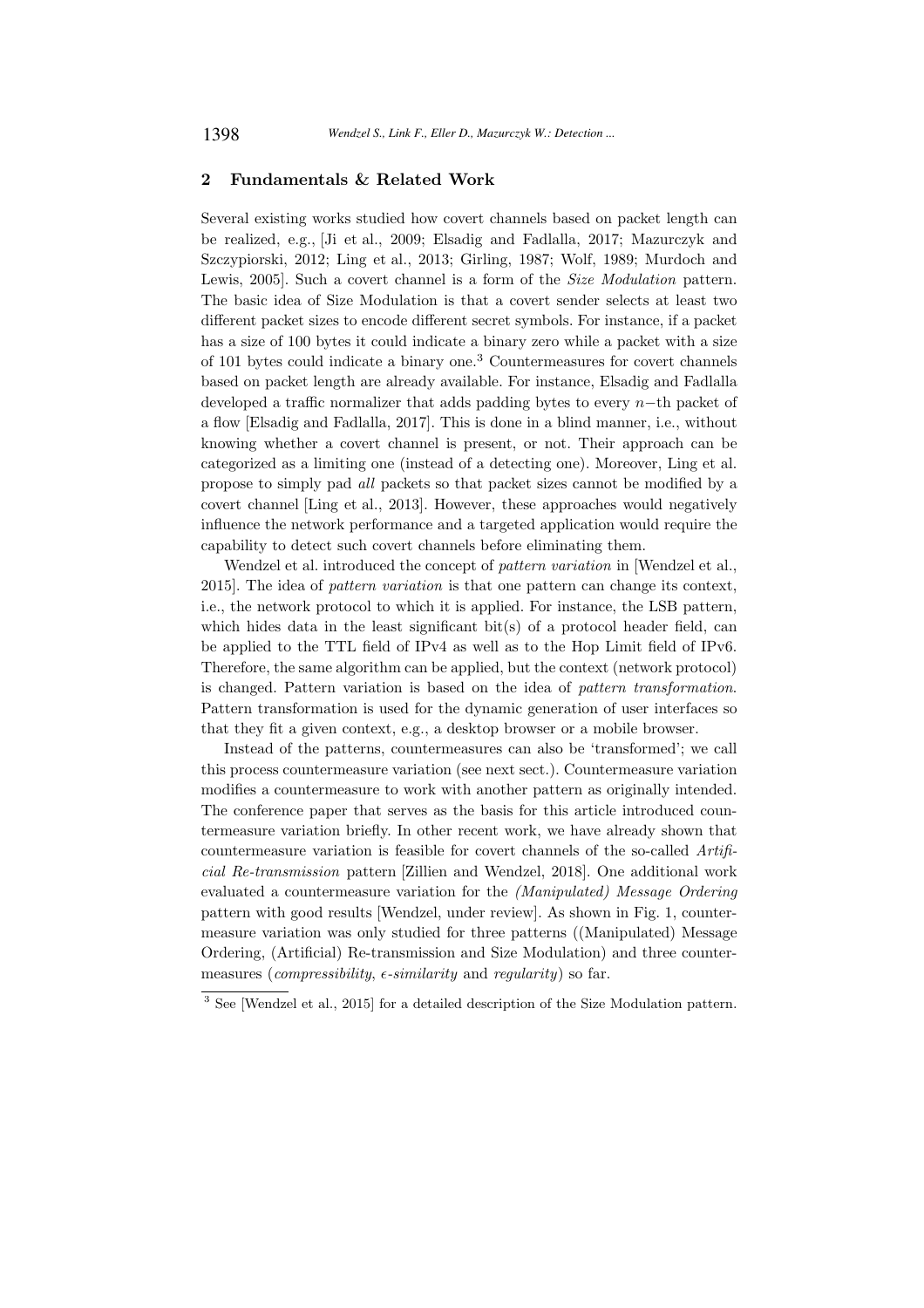|                        | Inter-arrival<br><b>Times</b> | (Manipulated)<br><b>Message</b><br>Ordering | <b>Artificial Re-</b><br>transmissions | <b>Size</b><br>Modulation                  | $\cdots$ |
|------------------------|-------------------------------|---------------------------------------------|----------------------------------------|--------------------------------------------|----------|
| compressibility        | [Cabuk et al.,<br>$2009$ (*)  | [Wendzel,<br>under review]                  | [Zillien and<br>Wendzel, 2018]         | [Wendzel, Eller<br>and Mazurczyk,<br>2018] |          |
| $\epsilon$ -similarity | [Cabuk et al.,<br>$2009$ (*)  |                                             | [Zillien and<br>Wendzel, 2018]         | this paper                                 |          |
| regularity             | [Cabuk et al.,<br>$2009$ (*)  |                                             |                                        | this paper                                 |          |

Figure 1: Summary of existing work on countermeasure variation. (\*) indicates the original approaches, i.e., without countermeasure variation.

Please note that although Fig. 1 mentions only three countermeasures, additional countermeasures could be considered, e.g., all countermeasures of [Mazurczyk et al., 2016, Ch. 8]. Also, countermeasures were always transferred from one covert channel technique to another but  $i$ ) not with the focus on hiding patterns and *ii*) in a less systematic manner.

## 3 Countermeasure Variation

The idea for countermeasure variation was already briefly introduced in [Wendzel et al., 2015] but was never experimentally evaluated or detailed.

When a new type of network hiding pattern is found, no countermeasure is instantly available for the new covert channels of the particular pattern. Countermeasure variation allows to transform existing countermeasures so that they can be applied to such a new pattern. Similarly, countermeasure variation can be applied to already known covert channel patterns for which no or only few countermeasures are known. However, there is currently no clear definition of countermeasure variation. For this reason, we provide the following definition:

**Definition.** Given the two hiding patterns A and B, with  $A \neq B$ , a countermeasure variation is a pattern-based process in which an existing countermeasure that detects, limits, prevents or audits covert channels of pattern A is modified so that it detects, limits, prevents or audits covert channels of pattern B.

The process of countermeasure variation replaces the input attributes (features) used for A with features for B and performs a modification of the inner functioning (e.g., the algorithm) used for  $A$  in order to work with the new features for B. The alternation of the inner functioning is kept as small as possible, which provides the contrast to developing entirely new countermeasures. In comparison to simply applying the same countermeasure (e.g. a statistical method)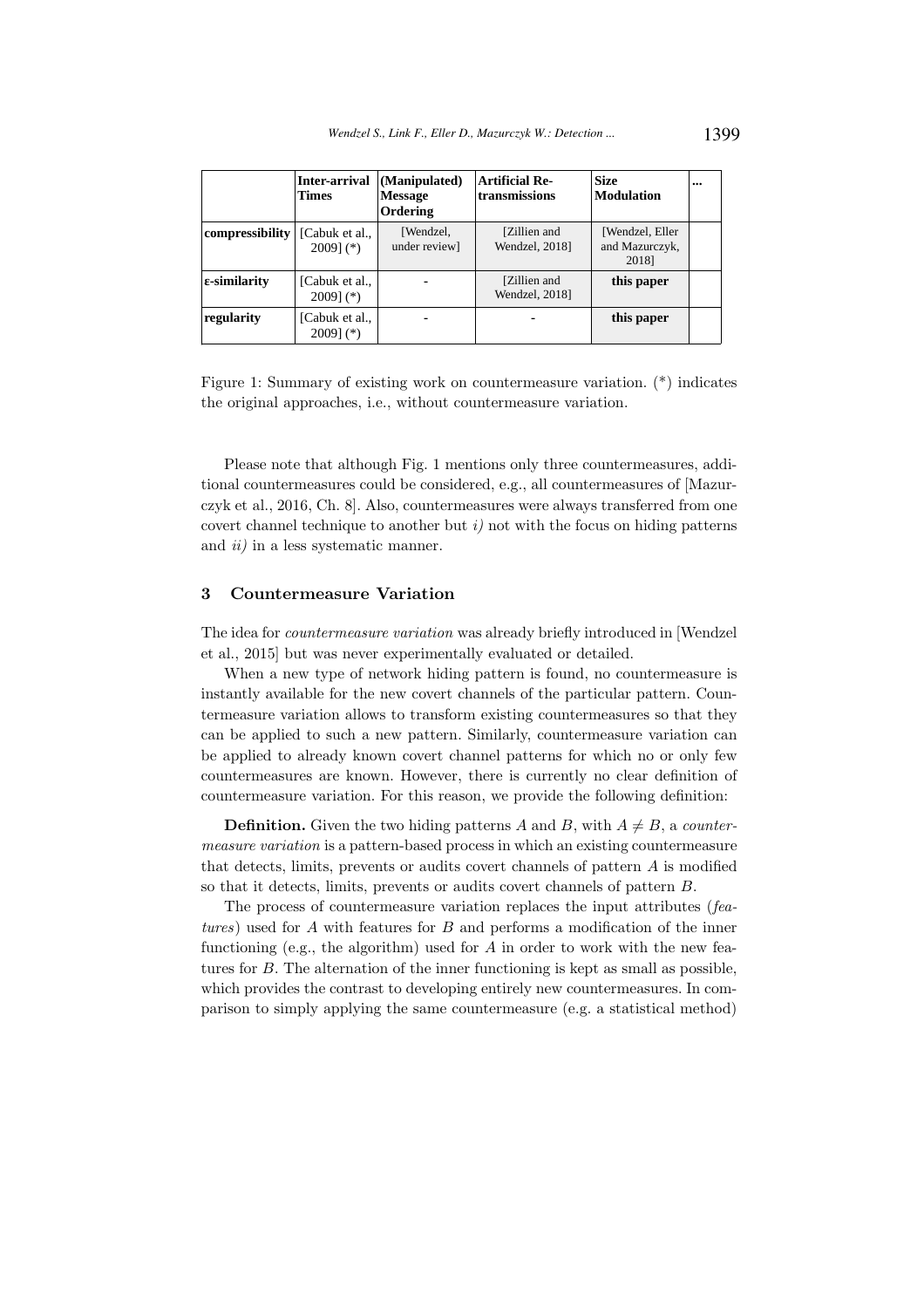to another covert channel technique, countermeasure variation  $i$ ) requires the modification of the inner functioning and  $ii)$  focuses on hiding patterns, i.e., it needs to consider features that can be used for multiple covert channels belonging to the same pattern.  $\blacksquare$ 

In other words, to perform a variation for a given countermeasure, both, the input and the inner functioning of an existing countermeasure must be adapted to a new hiding pattern's requirements. For instance, instead of packets' interarrival time (IAT) values used to detect the Inter-packet Times pattern, packet sizes could be used as a feature to detect covert channels of the Size Modulation pattern. Or, as shown in [Zillien and Wendzel, 2018], observations of TCP re-transmissions can be extracted from flows to detect the Artificial Retransmissions pattern. Indeed, multiple features could be combined.

The inner functioning of a countermeasure must be (slightly) modified since the existing functioning (in almost all cases) will not provide satisfying results with the new inputs. Another reason to modify the inner functioning is given when the new input type is incompatible with the existing function (e.g., because a countermeasure is designed to deal with small floating point values < 1 but now has to deal with 32 bit integers as it was the case in [Zillien and Wendzel, 2018] or because sufficient detection results require a modified string generator [Wendzel, under review]). There is no generalization feasible of how such a countermeasure variation can be performed as countermeasures are highly heterogeneous. However, as we will show in the remainder of this section, performing countermeasure variation is not necessarily a complicated task, which renders the idea a useful and quick method for creating new countermeasures.

As a positive side-effect, recycling the code of one countermeasure to work with a different pattern allows to reduce the overall lines of code: only on a detailed level, the algorithm is slightly altered to fit into the context of the new pattern (i.e., it is transformed to the new pattern). However, we do not state that countermeasure variation is necessarily less time-consuming than developing new countermeasures from scratch. Instead, its major benefit is to take advantage of existing countermeasures, i.e., it transfers existing countermeasure concepts into new countermeasures.

In this paper, we show the feasibility of countermeasure variation with three countermeasures originally designed for the detection of the Inter-packet Times pattern. After the process of countermeasure variation, the three countermeasures can be applied to the Size Modulation pattern.

While one could argue that the Size Modulation and Inter-packet Times patterns are rather similar in their functioning (both basically modulate integer values) this was not the case for the Artificial Re-transmissions pattern. Thus, we conclude that countermeasure variation can be expected feasible for other patterns than the already evaluated ones. While the detection results for new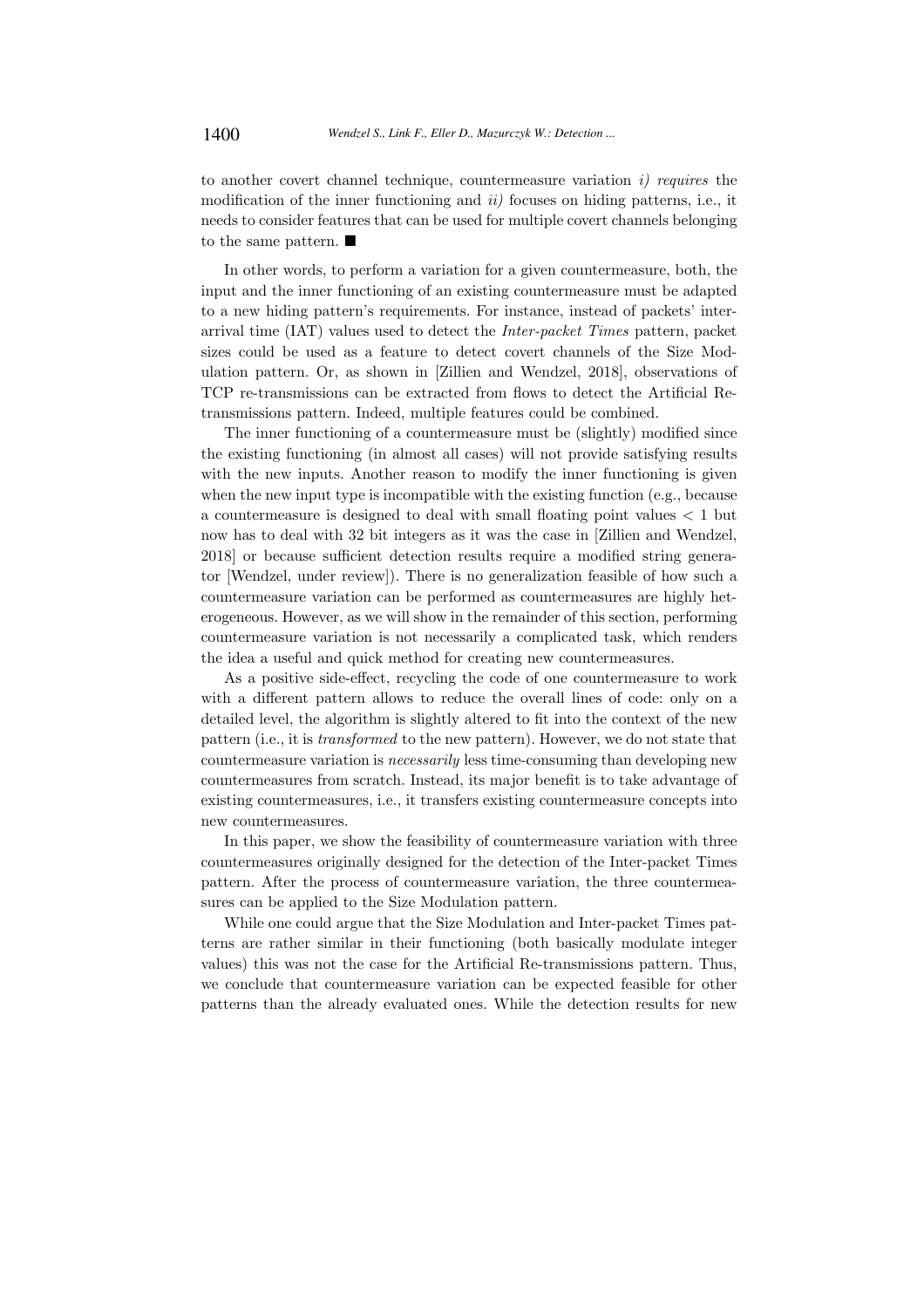patterns after countermeasure variation were acceptable in most cases, there were also cases where no acceptable detection results could be achieved.<sup>4</sup> However, no generic conclusion on the quality of detection results after performing a countermeasure variation is feasible due to the diversity of existing hiding patterns.

#### 4 Detecting Size Modulation with Countermeasure Variation

In this section, we first explain the original detection methods as introduced by Cabuk et al., followed by our approaches for countermeasure variations.

#### 4.1 Inter-packet Times Pattern and Its Detection

Cabuk et al. developed a detection approach for covert channels that transfer secret data via delay between network packets (IAT values) in [Cabuk et al., 2009, 2004]. These covert channels fall under the Inter-packet Times pattern. The basic functionality of such covert channels is that before sending new packets they encode secret data using different IATs<sup>5</sup>. For instance, if the time between two packets is 100 ms, this could indicate a binary zero while a time-gap of 200 ms could indicate a binary one. However, detecting such channels is challenging since their coding can vary and because they can easily blend with the legitimate traffic. The three proposed detection metrics for IAT-based channels of Cabuk et al. are the compressibility, the  $\epsilon$ -similarity, and the regularity.

The compressibility-based approach by Cabuk et al. works as follows. For each traffic flow, all *n* IATs are recorded in a list  $\Delta_{t_1},...,\Delta_{t_n}$  (we use t to indicate that we focus on timing events). All values  $> 1 s$  are filtered out. All remaining values are coded in ASCII characters in the form that the number of leading zeros behind the comma is encoded in upper-case characters starting from A (no zeros) over B (one zero behind the comma) and so forth. All resulting strings are then concatenated to a large string  $S$  (e.g. "A25B2A25B19A24B22"). Then,  $S$  is compressed with a compressor  $\Im$ , resulting in the compressed string  $C = \Im(S)$ . As a compressor, Cabuk et al. used *Gzip*. The compressor is a key component and it is integrated to reveal the decrease of the entropy due to the covert channel utilization as its few IATs occur many times. Finally, the authors divide the length of both strings by calculating the value  $\kappa = |S|/|C|$ . In result, certain ranges of  $\kappa$  values are an indicator for the presence of a covert channel.

In case of the  $\epsilon$ -similarity, all IATs of a flow are first sorted in a list with ascending order. For every packet  $P_i$  in the sorted list, the pair-wise timing

<sup>4</sup> The compressibility score did not provide sufficient results for the Artificial Retransmissions pattern while the  $\epsilon$ -similarity metric did provide acceptable results for the same pattern.

 $5$  A detailed description of the pattern can be found in [Wendzel et al., 2015; Mazurczyk et al., 2016].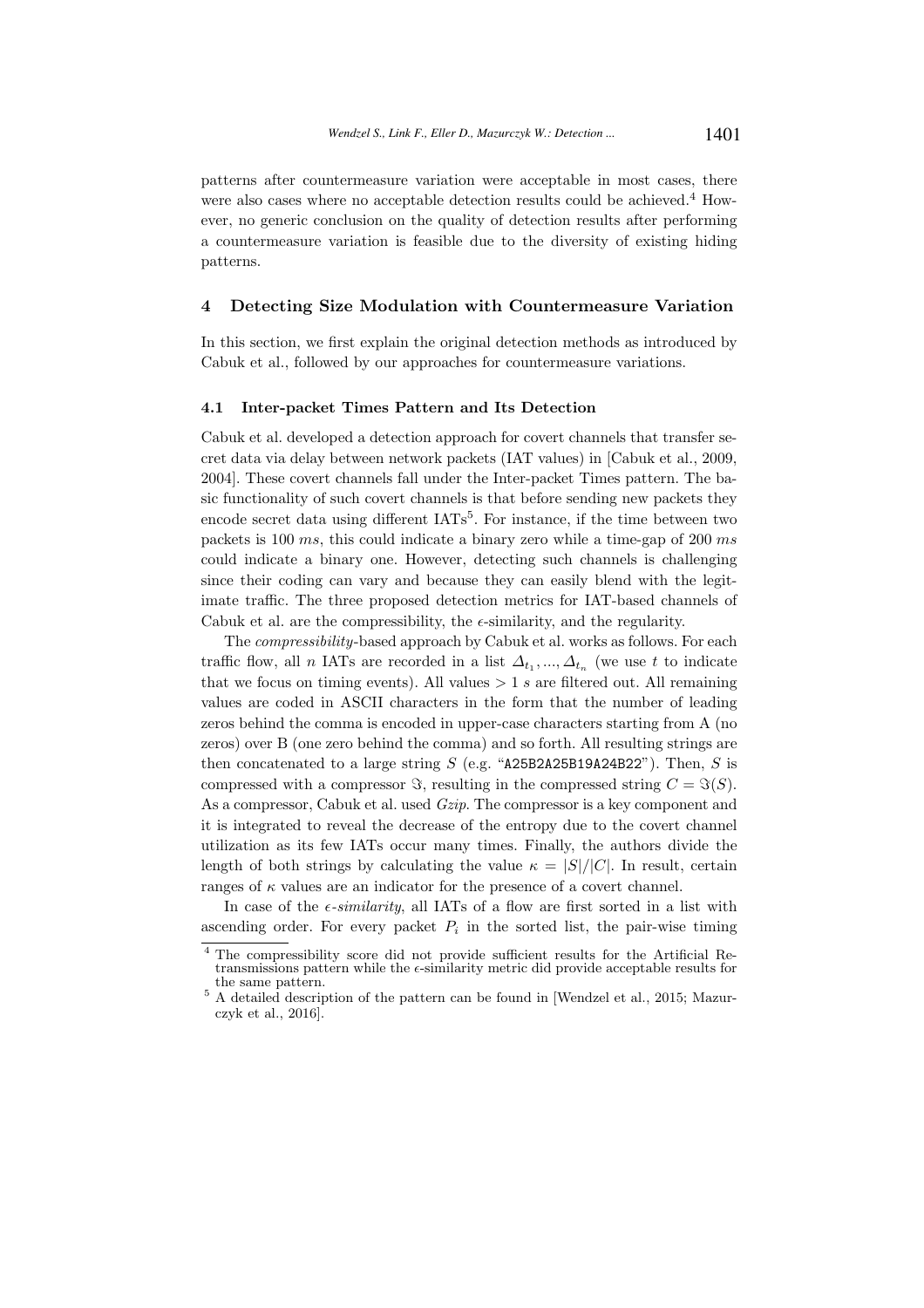difference  $\lambda_i$  with packet  $P_{i+1}$  is calculated, i.e.,  $\lambda_i = |P_i - P_{i+1}|/P_i$  (if the timestamps are equal, the value 0 is used). Next, a value  $\epsilon$  is selected as a threshold and all relative increases  $\lambda_i < \epsilon$  are counted. The number of  $\lambda$  values below the threshold in comparison to all values is then used as an indicator for the presence of a covert channel.

Finally, the regularity can be calculated from a given list of IAT values. This list of values is first divided into sections, called windows, containing 2,000 packets each. Then the standard deviation  $\sigma_i$  is calculated for each window *i*. Next, the difference values between these standard deviations are determined. The final regularity value is calculated from the standard deviation of these difference values [Cabuk et al., 2004], i.e., regularity =  $\text{STDEV}(|\sigma_i - \sigma_j|/\sigma_i, i <$  $j, \forall i, j$ ).

#### 4.2 Countermeasure Variation

To perform a countermeasure variation for the compressibility metric proposed by Cabuk et al., i.e., transferring the original approach to covert channels which utilize the Size Modulation pattern, we modified the following aspects of the original algorithm. First, we considered the relative differences of packet sizes of a flow instead of its IATs. Thus, for each flow with n packets, we calculated  $n-1$ relative size differences  $\Delta_{p_i}$  (p stands for packet size) between the succeeding packets. Second, we concatenated a string  $S$  consisting of the relative differences for each flow, separated by commas:  $S = \Delta_{p_1}, \Delta_{p_2}, ..., \Delta_{p_n}$ . In this string, numbers were represented in ASCII (i.e., the string coding is different to the letter-coded rounded IATs of Cabuk et al.). For instance, if a flow contains five packets with the packet sizes 120, 520, 514, 518, and 520 bytes, then the relative differences  $\Delta_{p_1},...,\Delta_{p_4}$  would be 400, -6, 4, and 2 bytes. We concatenated the string S using the ASCII representation of the  $\Delta_p$  values, i.e., "400,-6,4,2". We decided to introduce the comma-based separation of values as otherwise, due to the ASCII representation, numbers would not be distinguishable, e.g., the relative differences used above would result in the string "400-642", which would influence the compression in an way that does not consider the actual size differences. The remainder of this detection method functions exactly the same as in the case of the original approach. For each flow, we calculated the compressibility of S using a compressor  $\Im$  to calculate  $C = \Im(S)$ , followed by dividing string lengths  $\kappa = |S|/|C|$ . As already mentioned, the compressor is a key component and it is integrated to reveal the decrease of the entropy due to the covert channel utilization as few utilized covert channel's packet sizes occur many times. Finally, we determined  $\kappa$  values of legitimate traffic and of covert channel traffic to define interval borders in which flows could be considered as covert channel traffic. A similar step is required to categorize  $\kappa$  values in case of the original approach [Cabuk et al., 2009, 2004].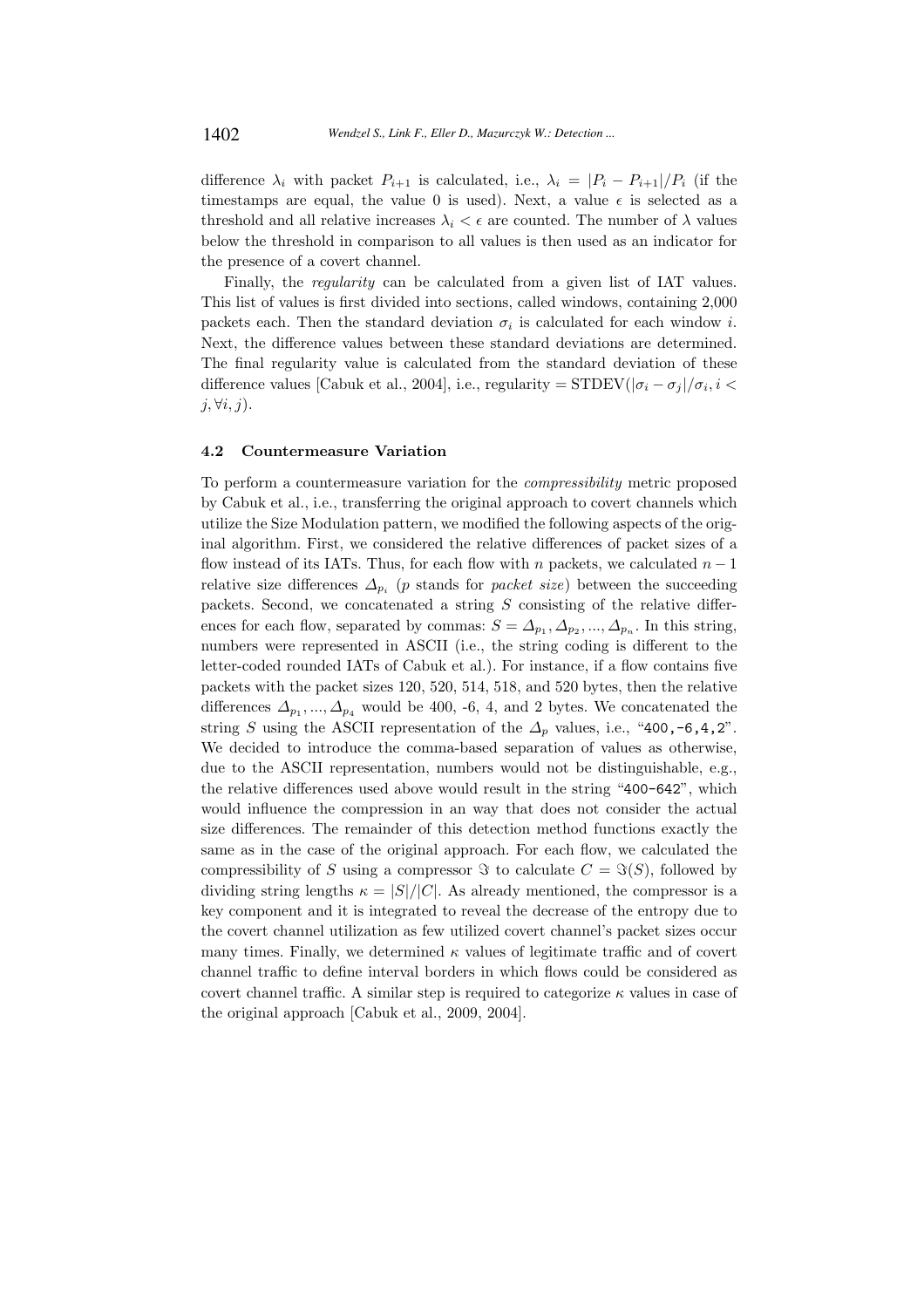Next, we performed a countermeasure variation for the  $\epsilon$ -similarity as follows. First, we sorted all packet sizes of a flow instead of the IAT values. Then, we calculated the relative differences  $\lambda_i$  based on these values and determined suitable  $\epsilon$ -thresholds. All other steps of this countermeasure were kept as in the original approach.

Finally, the countermeasure variation for the regularity was performed by considering packet sizes instead of IAT values. However, as we will show later, we determined optimal window sizes and also determined how the regularity value differs depending on the number of packets within the flow and the window size. All other steps of the countermeasure were kept as in the original approach.

#### 5 Evaluation

To evaluate how the transformed detection approaches perform with the Size Modulation pattern, we used different data samples as shown in Tab. 2.

The two metrics used to evaluate our detection methods are precision and accuracy. Precision is defined as the number of true positives  $(TP)$  divided by the number of all positives (true and false positives) and it is expressed as:

$$
precision = \frac{TP}{TP + FP}.
$$

In other words, precision illustrates the percentage of the flows detected as covert channels that were actually covert channels (while other flows may have been detected as "covert channels" but were actually legitimate traffic).

Accuracy, on the other hand, expresses how large the number of correctly classified elements is in comparison to all elements. In other words, it represents the percentage of flows that were correctly classified as covert or legitimate in comparison to all classified flows (the total population of true and false positives and negatives). The accuracy is calculated as follows:

accuracy = 
$$
\frac{TP + TN}{TP + TN + FP + FN}.
$$

In the remainder of this section, it must be noted that for each detection technique, we first analyze the detectability of covert channels that encode data using two different symbols, i.e., two different packet sizes. Afterwards, we analyze the detectability of traffic that combines all these covert channels. Finally, we analyze the detectability of covert channels with more than two symbols.

#### 5.1 Compressibility

To evaluate compressibility, first we performed a *training* phase to determine  $\kappa$ values of legitimate and covert traffic (100,000 legitimate packets and 100,000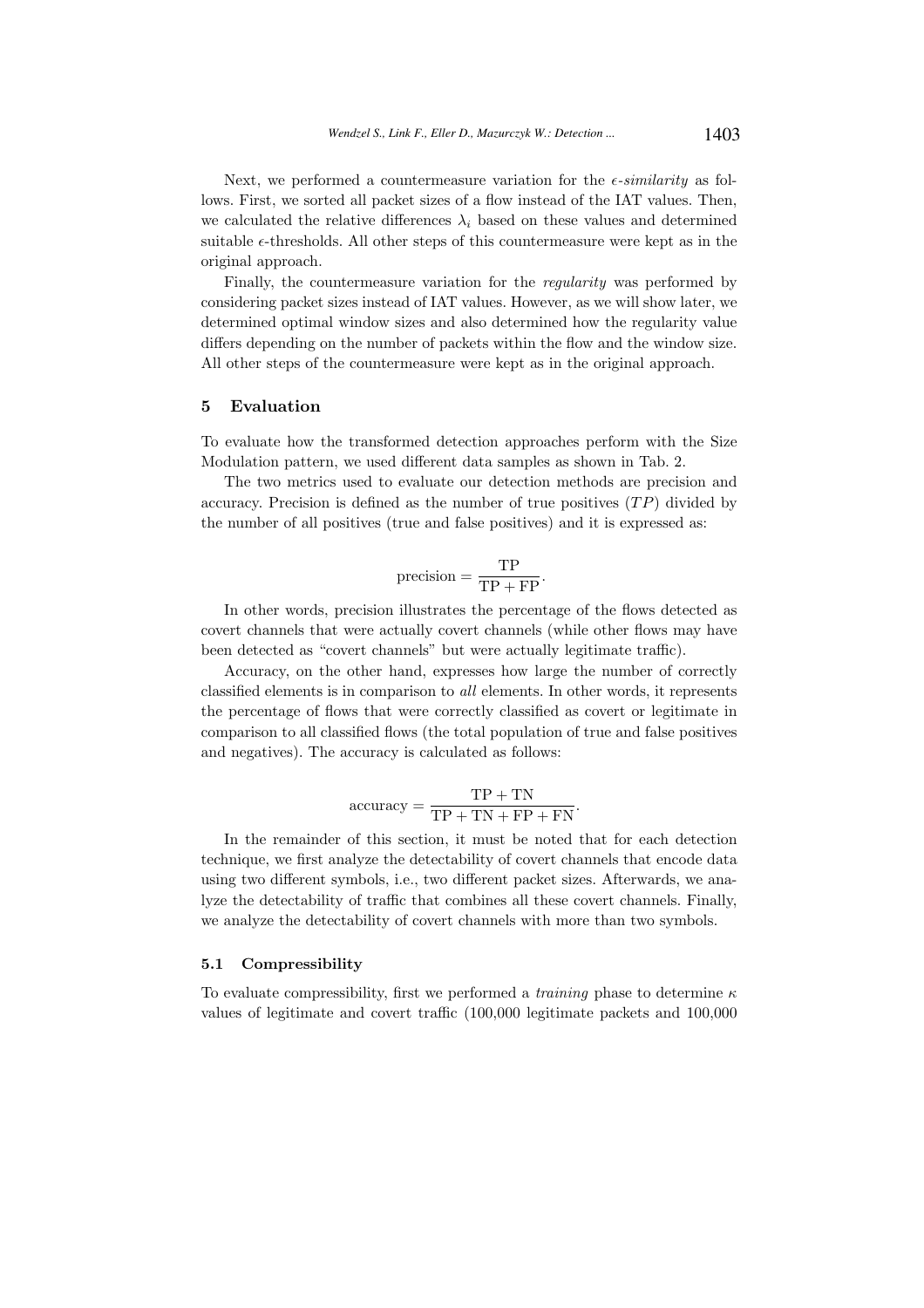covert channel packets). As a data source for legitimate traffic, we used the NZIX data set [WAND group, 2000] from the University of Waikato's WAND group. In particular, we considered traffic containing at least 200 packets. The  $\kappa$  values of legitimate and covert channel traffic overlap clearly. When the covert channel utilizes more symbols, the median  $\kappa$  value seems to decrease, rendering these channels potentially easier to detect.

The obtained  $\kappa$  values were then used to define interval values that separate covert from legitimate traffic. Covert channel traffic has a  $\kappa$  value of approximately 4 to 6, with an approximate mean of 5.0; the differences are depending on the covert channel's number of symbols and our generation of the string S. Therefore, we decided to use the intervals shown in Tab. 1.

|  |  | No. Range   No. Range   No. Range   No. Range   No. Range                                                                                                                                                                                                                                                                                                                                                     |  |  |
|--|--|---------------------------------------------------------------------------------------------------------------------------------------------------------------------------------------------------------------------------------------------------------------------------------------------------------------------------------------------------------------------------------------------------------------|--|--|
|  |  | $\begin{array}{cc} 0 & \langle 0.0; 0.1 \rangle \ 6 & \langle 4.6; 5.1 \rangle \end{array}$ $\begin{array}{cc} 1 & \langle 3.7; 4.2 \rangle \ 6 & \langle 4.7; 5.8 \rangle \end{array}$ $\begin{array}{cc} 2 & \langle 4.1; 4.6 \rangle \ 7 & \langle 4.9; 6.0 \rangle \ 8 & \langle 5.3; 7.0 \rangle \end{array}$ $\begin{array}{cc} 4 & \langle 4.3; 4.8 \rangle \ 9 & \langle 0.0; 99 \rangle \end{array}$ |  |  |

Table 1: Detection intervals

In the following testing phase, we applied another 100,000 legitimate packets and 100,000 covert channel packets to test each interval for every particular type of covert channel (see following sub-sections).<sup>6</sup> Since there are no traffic recordings for the Size Modulation-based covert channels available [Elsadig and Fadlalla, 2017], we decided to generate our own covert channel traffic data with a traffic generator. Our covert channels used different packet sizes for their coding to transfer randomized content, i.e., every hidden symbol (packet size) occurred with the same probability. This is a realistic assumption as secret data can be encrypted before being transmitted. Some of the covert channels used a coding with significantly different packet sizes, e.g., sending either a packet of size 100 bytes or of size 1,000 bytes. Other covert channel's coding was only marginally distinguishable, e.g., sending either a packet of size 1,000 or 1,001 bytes. Table 2 provides an overview of the generated covert channels, all following a uniform distribution of covert symbols.

It must be noted that we apply the same detection intervals for the detection of all covert channels, i.e., we do not further optimize the intervals to match a specific channel's characteristics to ease detection. This was decided to reflect realistic conditions.

 $6$  In case of the combined test of all covert channels using two symbols, we transferred 20,000 packets per covert channel, so that 100,000 packets were processed overall.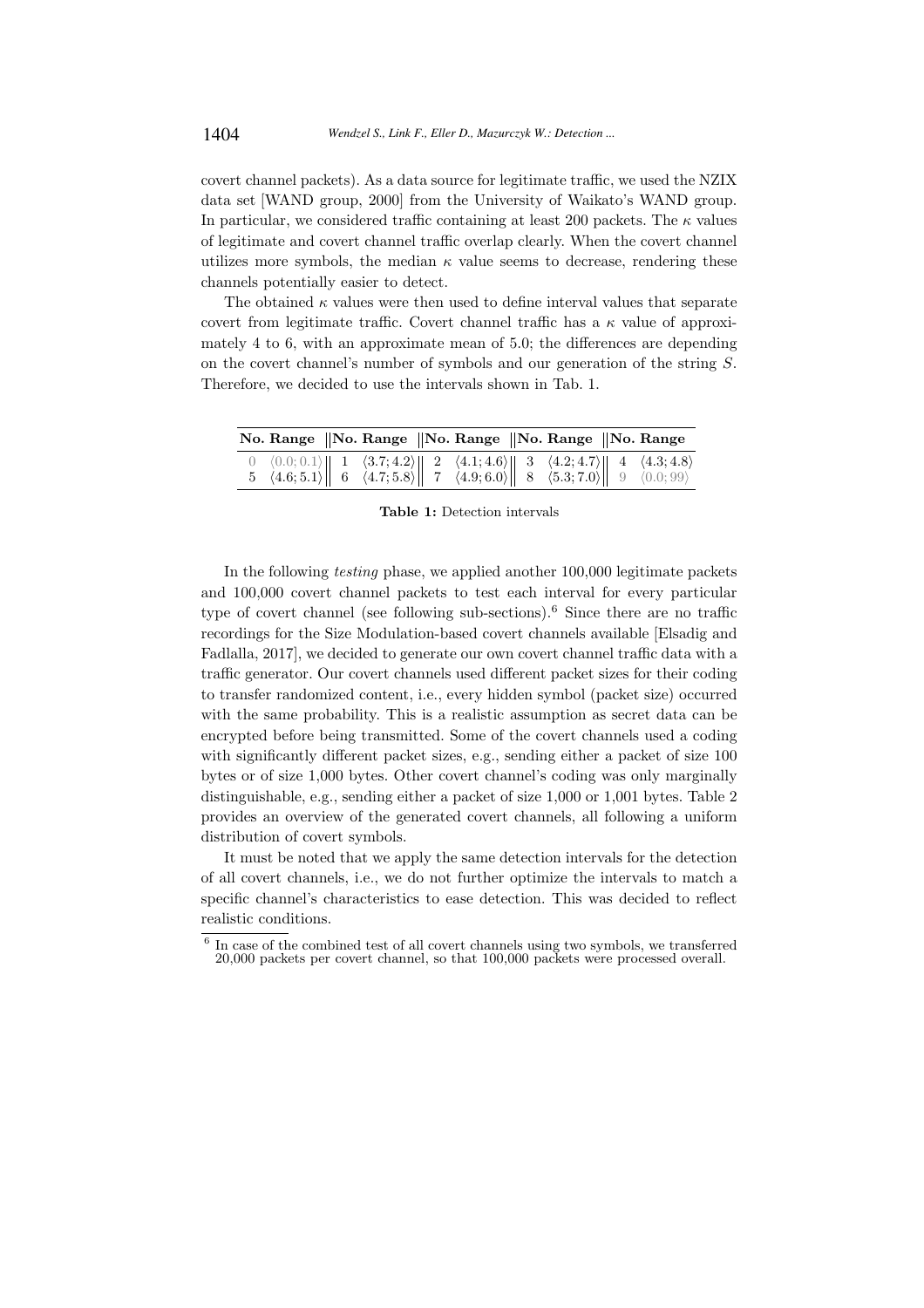| Data-<br>type                                         | Payload sizes<br>(transp. layer)<br>[bytes]                                  | $\left  \varDelta_p \right $<br>[bytes]     | # of<br>flows                                                  |
|-------------------------------------------------------|------------------------------------------------------------------------------|---------------------------------------------|----------------------------------------------------------------|
| legitimate                                            | various                                                                      | various                                     | 100,000                                                        |
| covert<br>channel<br>$(2 \text{ symbols})\,50\,/\,60$ | 1,000 / 1,001<br>100 / 101<br>100 / 200<br>100 / 1,000<br>all the above      | 1<br>1<br>10<br>100<br>900<br>all the above | 100,000<br>100,000<br>100,000<br>100,000<br>100,000<br>100,000 |
| covert<br>channel<br>$(>2$ symb.)                     | 100 / 200 / 300<br>100 / 200 / 300 / 400 100, 200, 300<br>100 / 200 /  / 800 | 100, 200<br>100, 200, , 700, 100,000        | 100,000<br>100,000                                             |

Table 2: Size modulation traffic used to evaluate our approach

#### 5.1.1 Two-symbol Covert Channels

We first analyzed covert channels with a payload size difference of only 1 byte, i.e., the covert channel that encodes data with 1,000 and 1,001 payload bytes and the one that encodes secrets with 100 and 101 payload bytes. As the differences in packet size were always  $-1$ , 0 or  $+1$  bytes for both covert channels, they resulted in highly similar  $\kappa$  values that only depended on the randomly selected covert channel symbols. The mean  $\kappa$  value for the channel with 1,000 and 1,001 bytes was 4.43448 while it was 4.43677 for the channel with 100 and 101 bytes. Thus, the precision and accuracy values for both channels were almost equal for our interval sizes. As shown in Figure 2, the best performing interval was  $#3$ , resulting in an accuracy of 97.17% and an F-Score of 95.82%.



Figure 2: Precision and accuracy for covert channels using the payload sizes 1,000 and 1,001 bytes.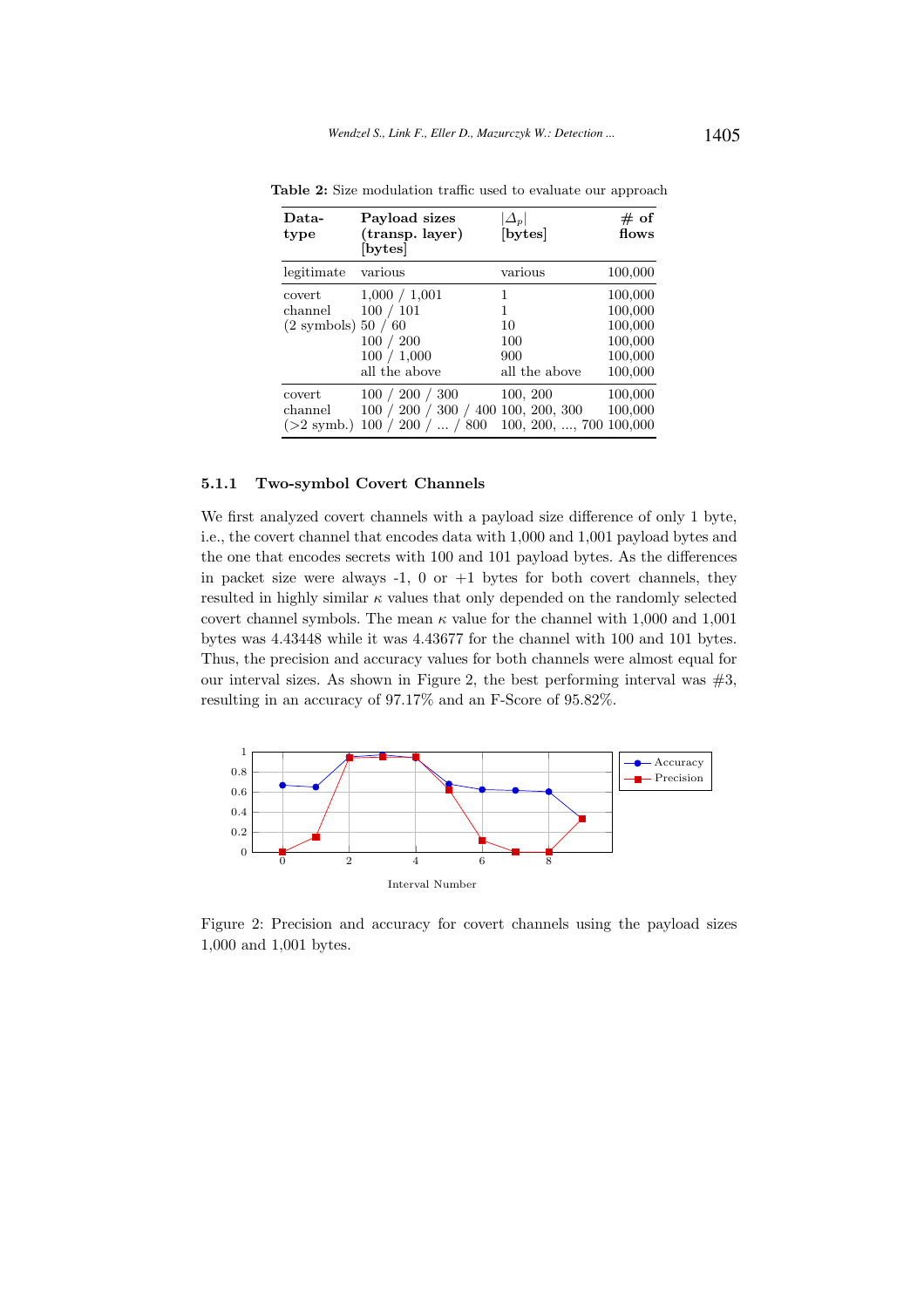Next, we analyzed the covert channel with a payload size difference of 10 bytes, i.e., payload sizes of 50 and 60 bytes (Figure 3). Here, we could achieve the best accuracy and F-Score values for the interval  $#7$ , namely  $94.86\%$  and 92.82%. The mean  $\kappa$  value (5.34675).

The covert channel with the payload sizes 100 and 200 bytes provided an accuracy of 93.59% and an F-Score of 91.21% for the best-performing interval (#8), see Figure 4. The mean value for  $\kappa$  was 6.16748. The the mean value for the channel with 100 and 1,000 bytes was almost the same (6.03886), resulting in basically the same detection values for interval  $#8$ .

Table 3 summarizes the average  $\kappa$  values that were calculated for the different two-symbol covert channels. As can be seen, the  $\kappa$  value generally increases when the difference of the utilized packet sizes increases.



Figure 3: Precision and accuracy for covert channels using the payload sizes 50 and 60 bytes.



Figure 4: Precision and accuracy for covert channels using the payload sizes 100 and 200 bytes.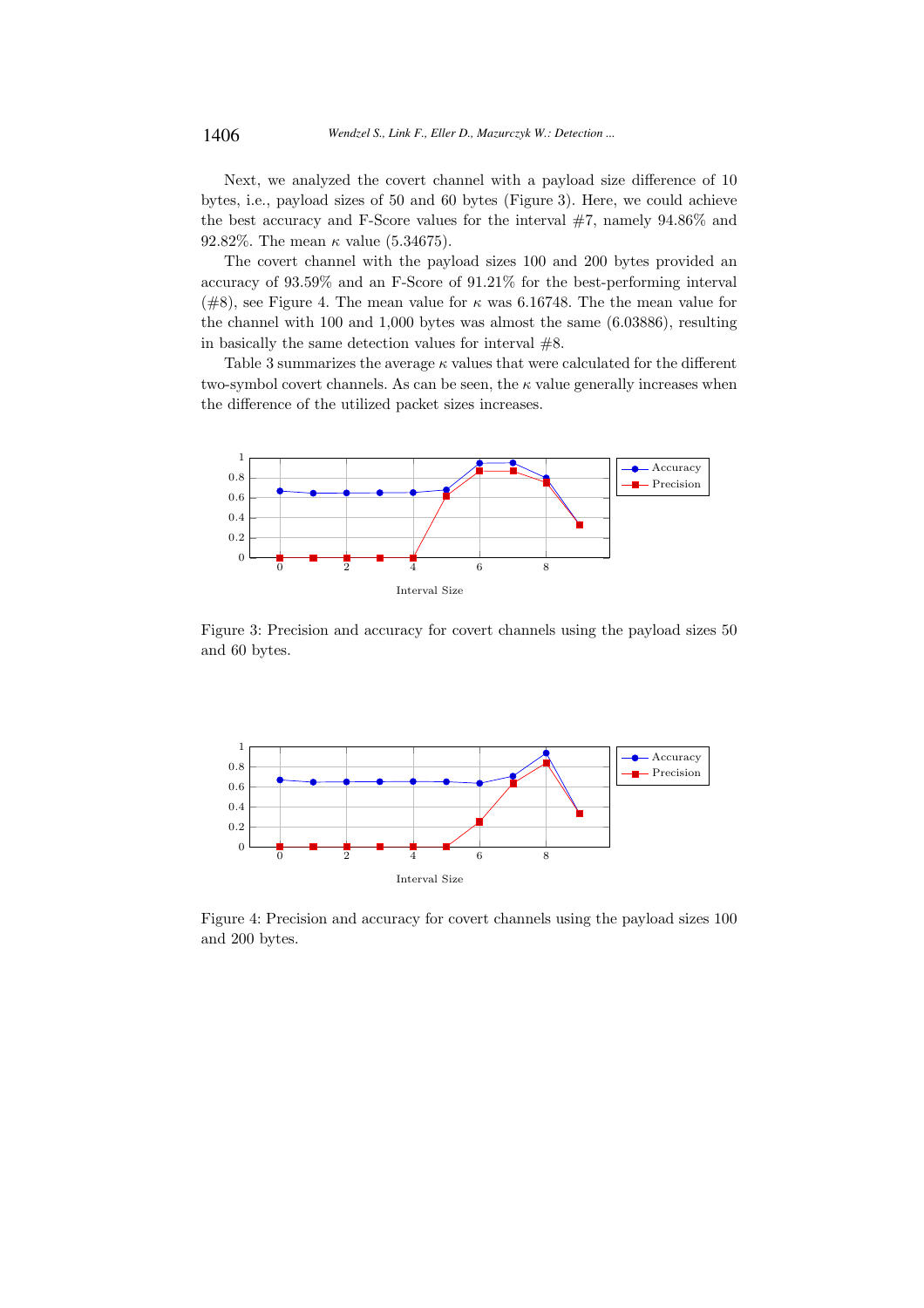| Payload<br>sizes [bytes] pkt. size value |              | $\Delta$ of Avg. $\kappa$ |
|------------------------------------------|--------------|---------------------------|
| 1,000 / 1,001                            | 1            | 4.43448                   |
| 100 / 101                                | $\mathbf{1}$ | 4.43677                   |
| 50/60                                    | 10           | 5.34675                   |
| 100 / 200                                | 100          | 6.16748                   |
| 100 / 1,000                              | 900          | 6.03886                   |

Table 3: Resulting  $\kappa$  values for two-symbol covert channels.

#### 5.1.2 Combining Two-symbol Covert Channels

Figure 5 illustrates the detectability for a mixture of all above-mentioned covert channels and legitimate data mentioned in Table 2. The fraction of flows and packets per type of covert channel was equal, resulting in 20,000 packets per covert channel (100,000 covert channel packets overall). Again, the same number of legitimate flows and packets were used in this test to provide balanced classes. The best interval in terms of precision, accuracy and recall was  $#8$  (accuracy: 71.54%, F-Score: 64.90%), i.e., without further interval optimization, we cannot detect the mixture of two-symbol covert channels.



Figure 5: Precision and accuracy for a mixture of all two-symbol covert channels.

## 5.1.3 Covert Channels with  $> 2$  Symbols

Sophisticated covert channels can utilize more than two secret symbols, so that more information can be transferred per packet, i.e., for *n* symbols,  $log_2(n)$ bits can be transferred per packet. Thus, the required number of packets can be reduced. To analyze such channels, we generated traffic for covert channels using 3, 4 and 8 different symbols which were reflected in the payload sizes between 100 and 800 bytes (Table 2).

First, we analyzed a covert channel with 3 different payload sizes (100, 200 and 300 bytes). As shown in Figure 6, interval #6 performed best (F-Score: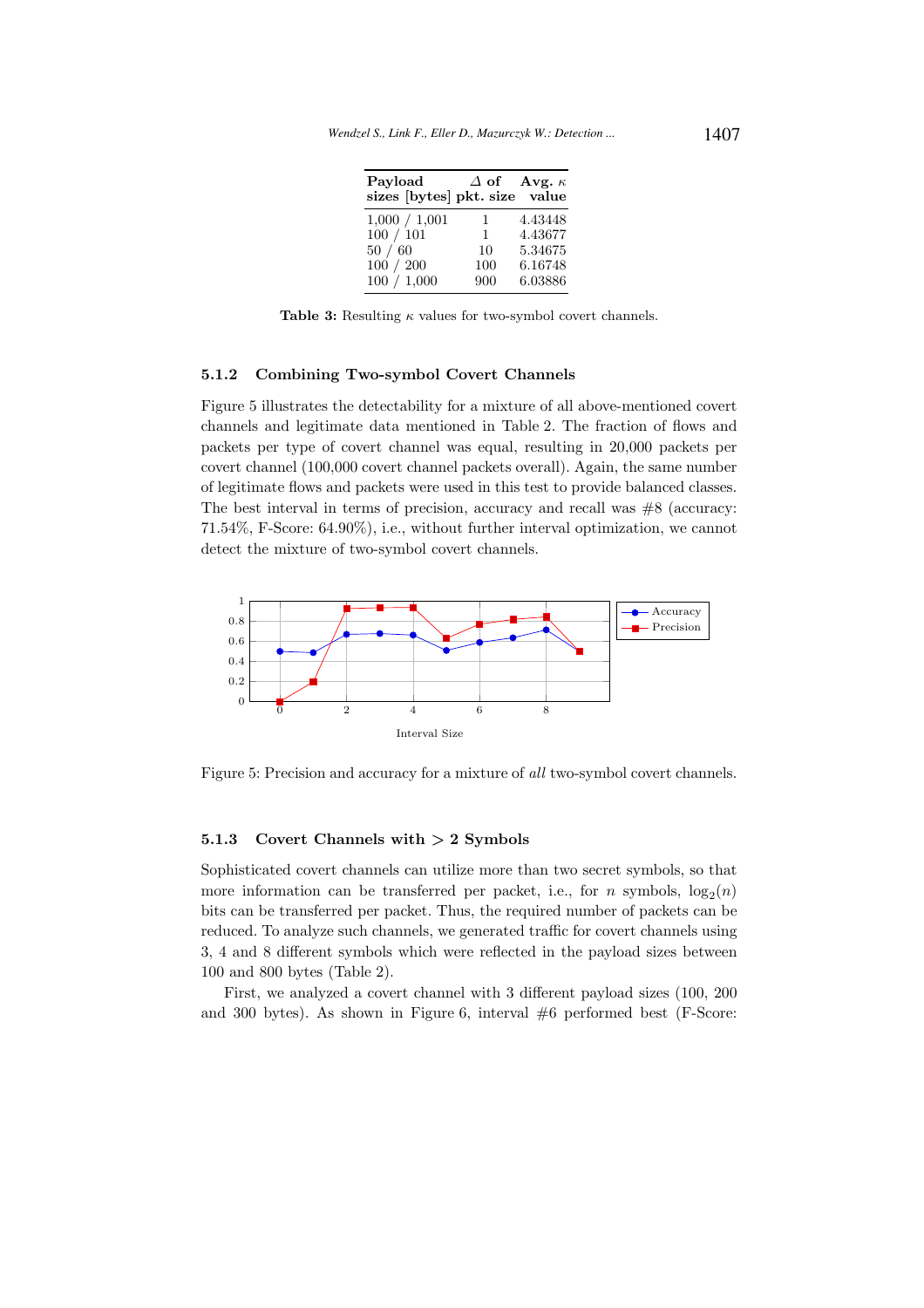92.90%, accuracy: 94.93%). Results of interval #7 were similarly good. However, all other intervals provided no useful results.



Figure 6: Precision and accuracy for covert channels using the payload sizes 100, 200 and 300 bytes.

In case of a covert channel with four different payload sizes (100 to 400 bytes), the best performing interval was #4 (see Figure 7). The F-Score was 90.66% and the accuracy 94.06%. Other intervals resulted in F-Scores below 80% and where thus considered unsuitable.



Figure 7: Precision and accuracy for covert channels using the payload sizes 100, 200, 300 and 400 bytes.

Finally, we analyzed a covert channel with 8 different payload sizes (Figure 8). This channel was detectable with an accuracy of 97.66% and an F-Score of  $96.59\%$  using interval #1. All other intervals provided no useful results.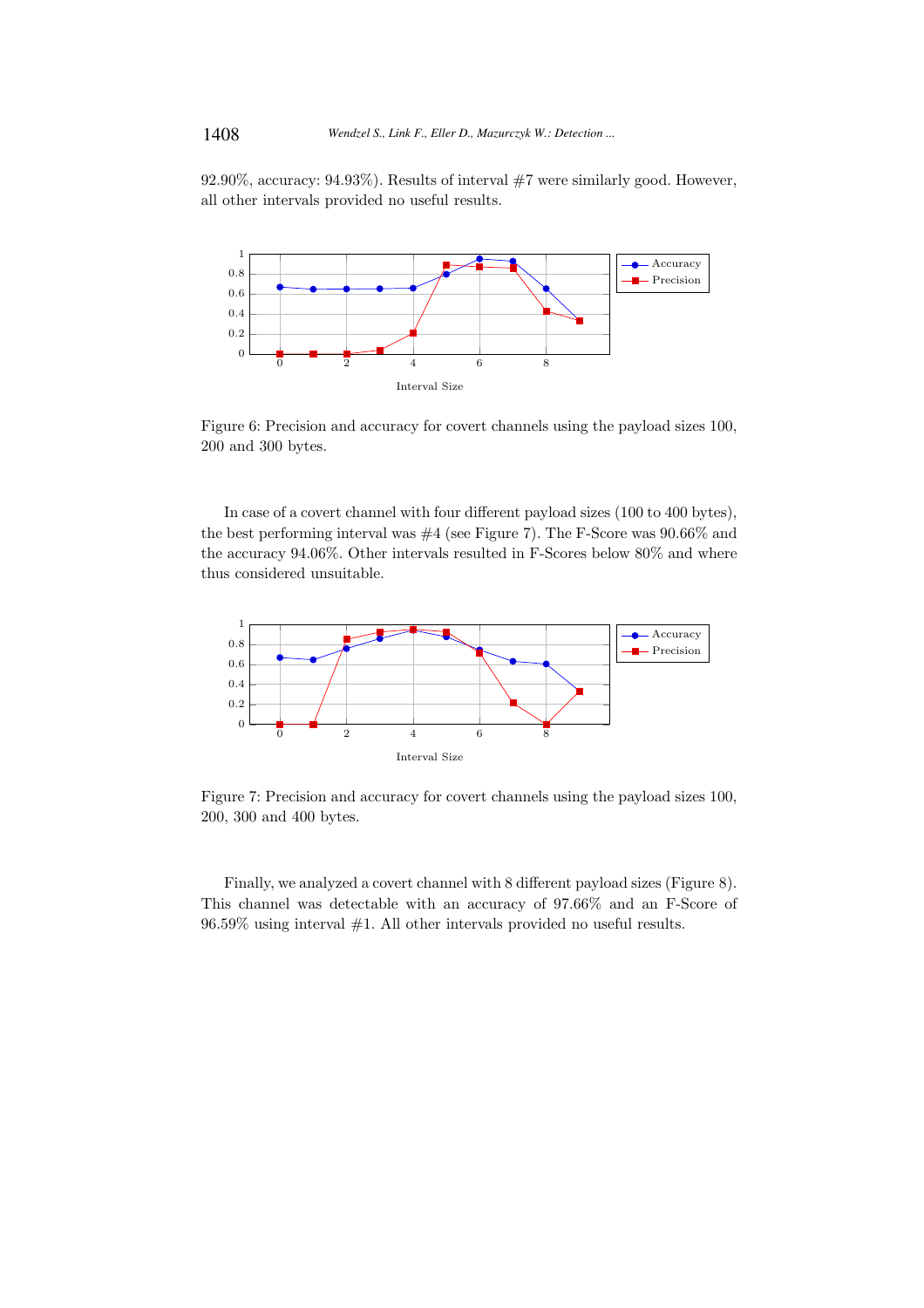

Figure 8: Precision and accuracy for covert channels using the payload sizes 100 to 800 bytes (in steps of 100 bytes).

# 5.2  $\epsilon$ -similarity

Similarly, like a  $\kappa$  value for the compressibility score was initially determined, we first needed to establish suitable thresholds for the  $\epsilon$ -similarity. It turned out that  $\epsilon = 0.1$  (i.e., 10%) provided good results when we expect 0.34% or 0.35% of the  $\lambda$  values below  $\epsilon$  (see Fig. 9 for a two-symbol channel using 1000 and 1001 bytes).

All results for two-symbol covert channel were highly similar, which is rooted in the fact that the  $\epsilon$ -similarity counts the number of relative packet size increases while the actual increase is reflected by the configured threshold. For this reason, we could achieve high accuracy and precision for above mentioned limits. However, we could not obtain any useful results for covert channels with three or more symbols when applying the  $\epsilon$ -similarity, rendering the result of our countermeasure variation unsuitable for such channels.



Figure 9:  $\epsilon$ -similarity: precision and accuracy for covert channels using the payload sizes 1,000 and 1,001 bytes; depending on interval size.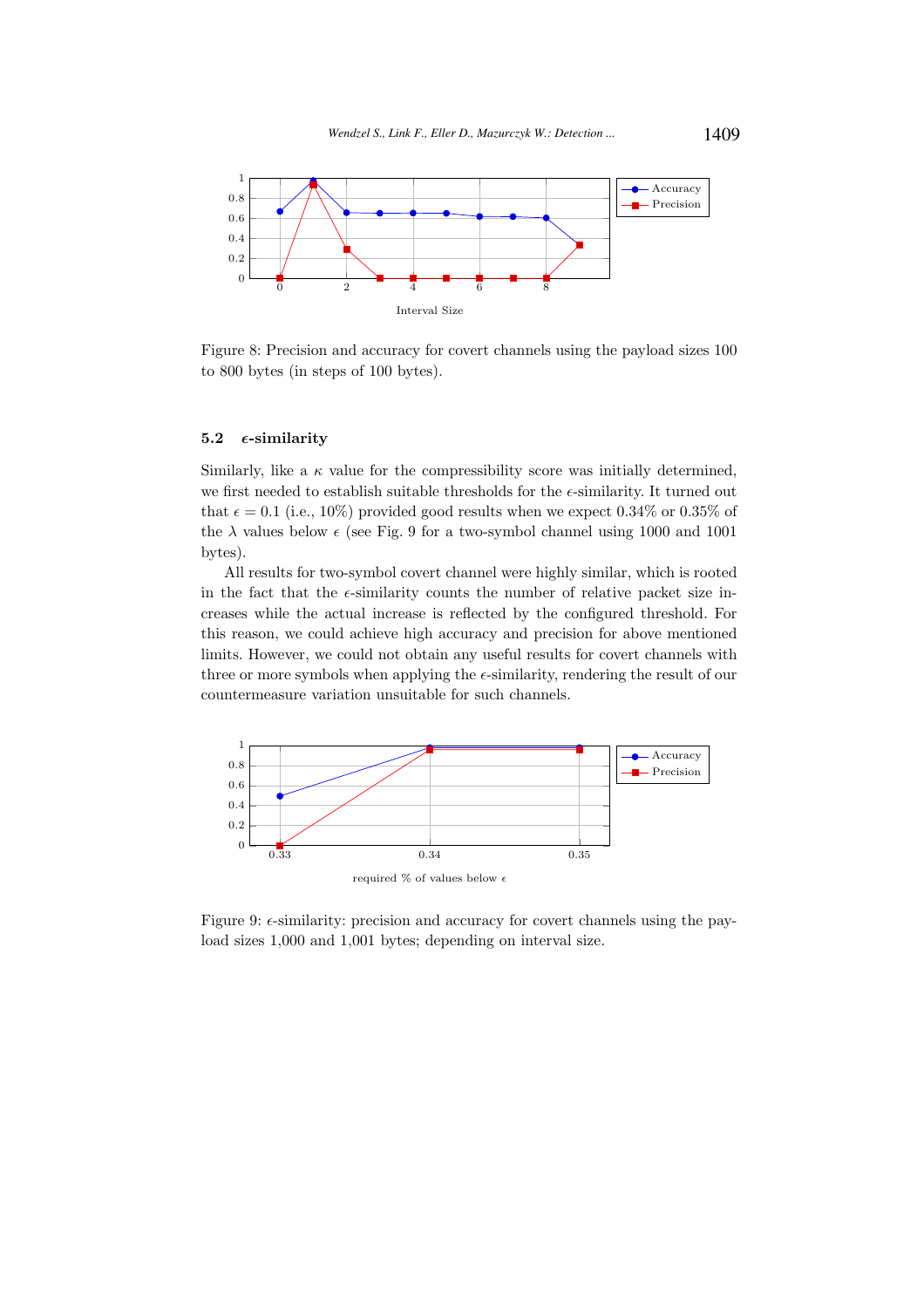## 5.3 Regularity

For this detection approach, we first studied the impact of the number of packets in a flow and of the window size on the regularity (see Fig. 10 for results obtained for ten different flow sizes, and see Fig. 11 for results obtained from a single flow with ten different window sizes). The results reveal that a regularity-based covert channel detection is only feasible under two conditions. First, the number of packets of the flow to be tested for covert channels must be approximately the same as in the flow used for the comparison. Secondly, the same window size must be applied.





Figure 11: Regularity values depending on window size (constant flow size)

To determine typical regularity values for covert channels, we determined these values by creating covert channels with several different packet sizes. Therefore, we generated 91 flows, ranging from 1,000 to 10,000 packets (incremented in steps of 100 packets) for each symbol combination. From each of these flows the regularity value was calculated with every window size from 10 to 100 (incremented in steps of 10). This results in a list of 910 values for each symbol combination that we used to determine the presence of a covert channel. Note, that these values are similar to the  $\kappa$  values of the compressibility, i.e, they will later be used together with an interval to detect a covert channel.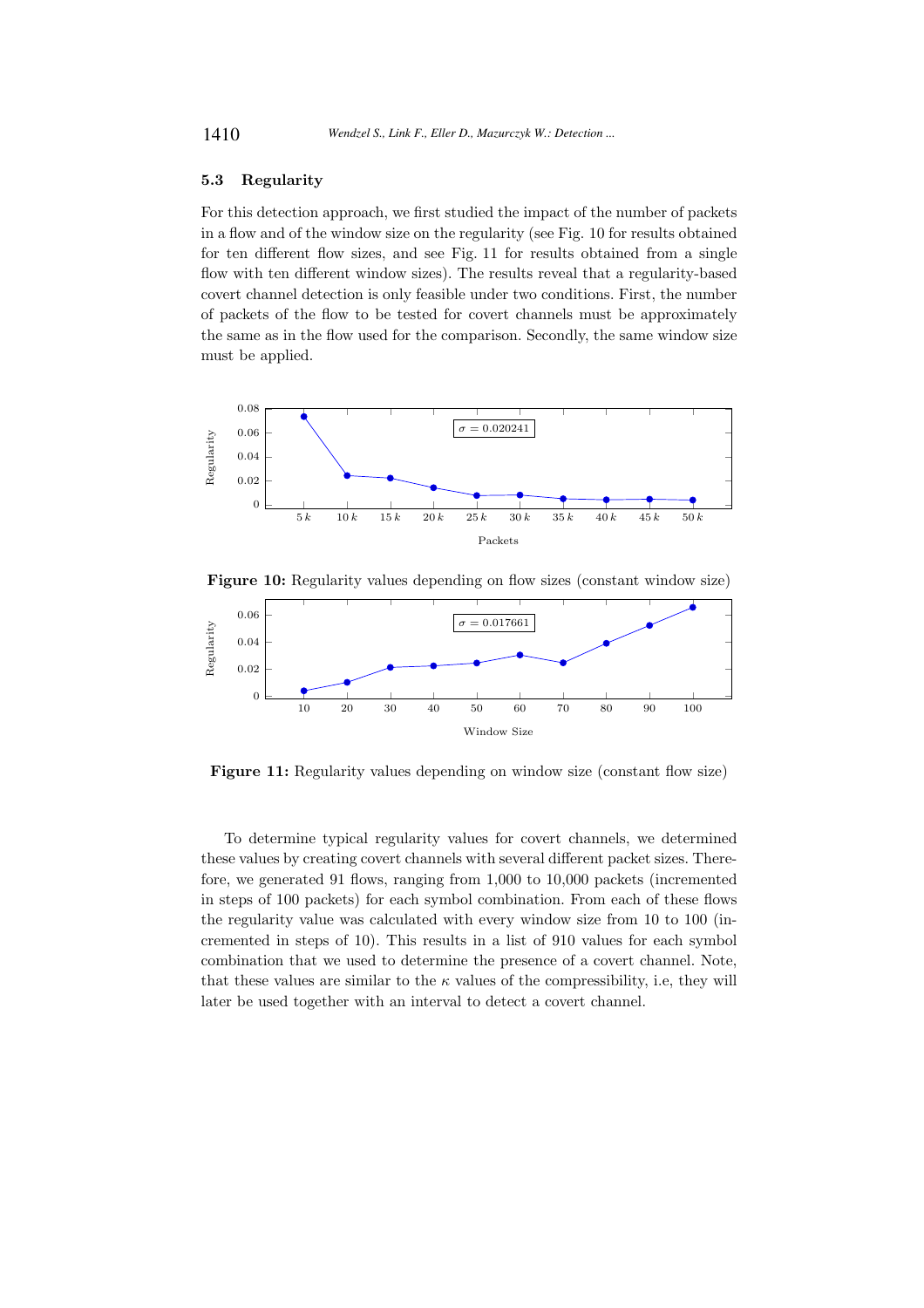Next, we generated one set of traffic data for each symbol combination. Each of these datasets contained 800 flows. 400 of them were legitimate flows extracted from the NZIX data set. The other 400 are flows containing a covert channel and appropriately parameterized symbols. In order to have homogeneous test data, the flows with covert channels were mapped to the same flow sizes as the legitimate flows, i.e., resulting in the same number of packets per flow to be compared.

Analogous to the previous countermeasure variations, we calculated precision and accuracy for different interval sizes. All experiments were repeated five times to have the proper statistical relevance.

First, we analyzed a two-symbol covert channel with a one-byte difference in packet sizes (1,000 and 1,001 bytes). Fig. 12 shows the accuracy and precision based on the interval size (average values over all window sizes) and based on the window size (average values over all interval sizes). As visible in the figure, acceptable combinations of accuracy and precision were not determined. We obtained similar results for the packet sizes 100 and 101.



Figure 12: Regularity: precision and accuracy for covert channels using the payload sizes 1,000 and 1,001 bytes; depending on interval size (calculated over all window sizes) and on the window size (calculated over all interval sizes).

Next, we analyzed a covert channel with a 10 byte difference (50 and 60 bytes, two-symbol channel). As shown in Fig. 13, we could achieve a high accuracy  $(99.3\% \text{ and } 99.2\%)$  combined with a precision of  $92.4\%$  and  $93.4\%$  for the interval sizes 0.8 and 0.9. All other interval sizes were lacking a high precision. A window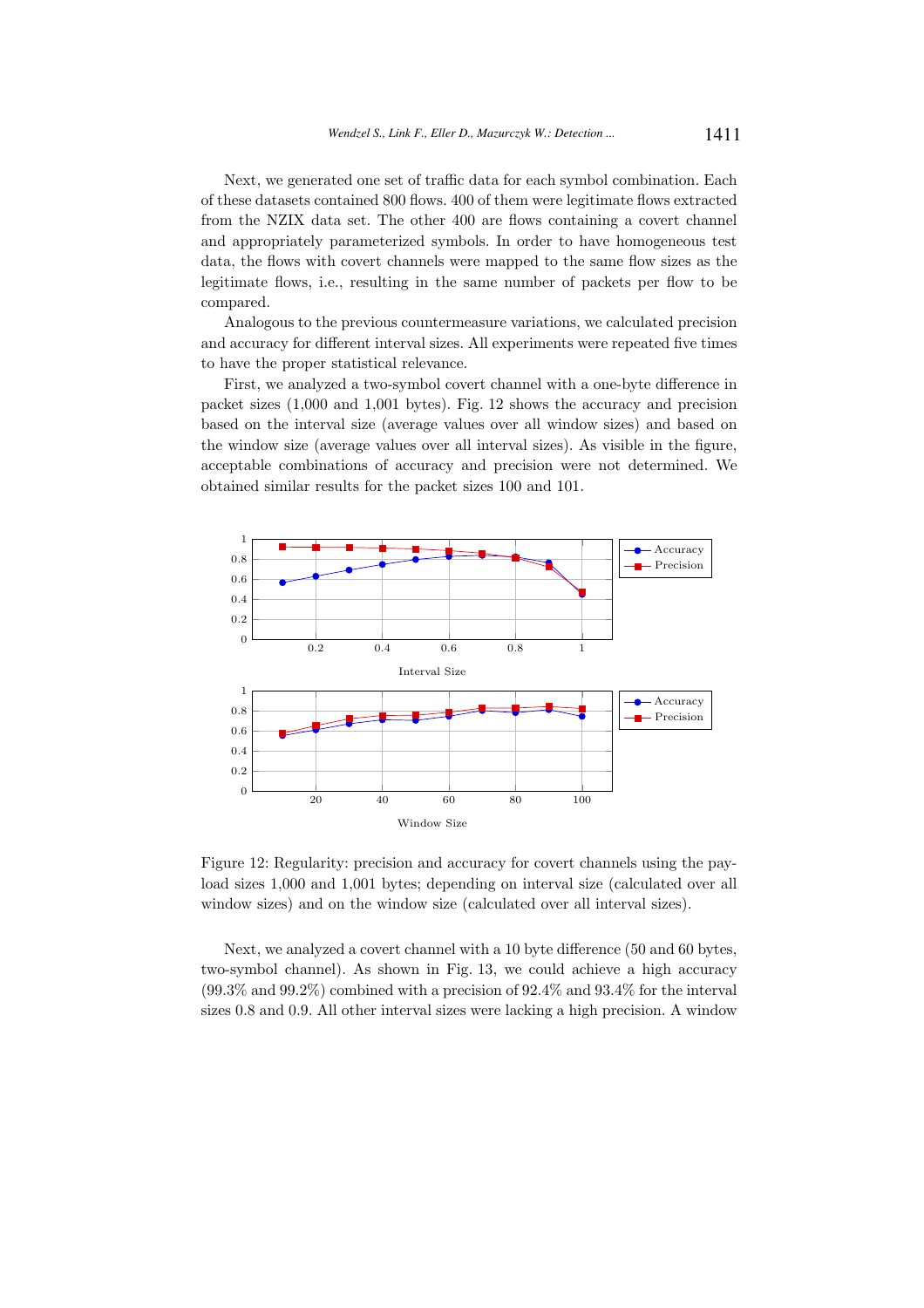size of 90 provided the best results. For this reason, a window size of 90 combined with an interval size of 0.8 to 0.9 is preferable.



Figure 13: Regularity: precision and accuracy for covert channels using the payload sizes 50 and 60 bytes.



Figure 14: Regularity: precision and accuracy for covert channels using the payload sizes 100 and 200 bytes.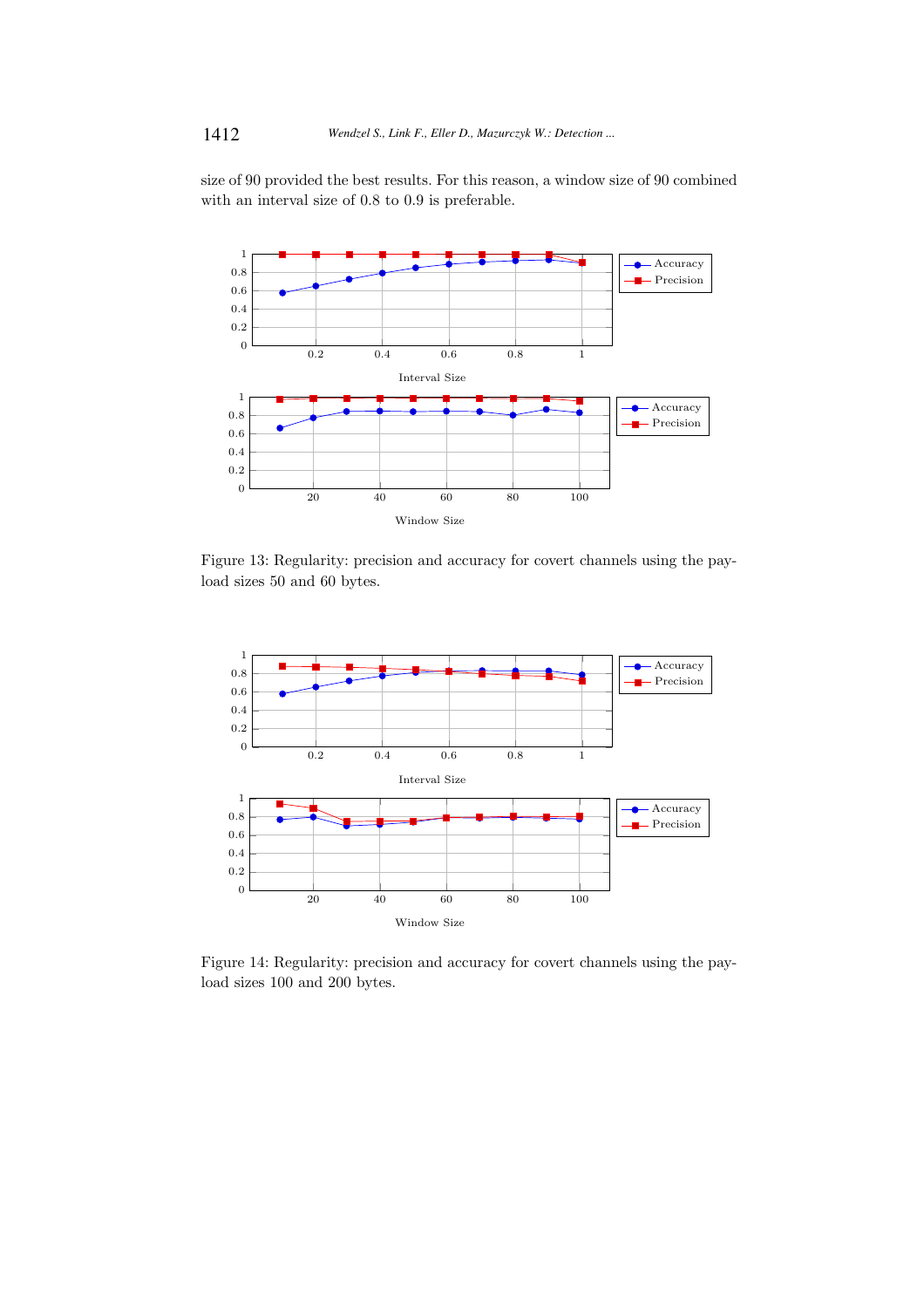

Figure 15: Regularity: precision and accuracy for covert channels using the payload sizes 100, 200 and 300 bytes.



Figure 16: Regularity: precision and accuracy for covert channels using the payload sizes 100, 200, 300 and 400 bytes.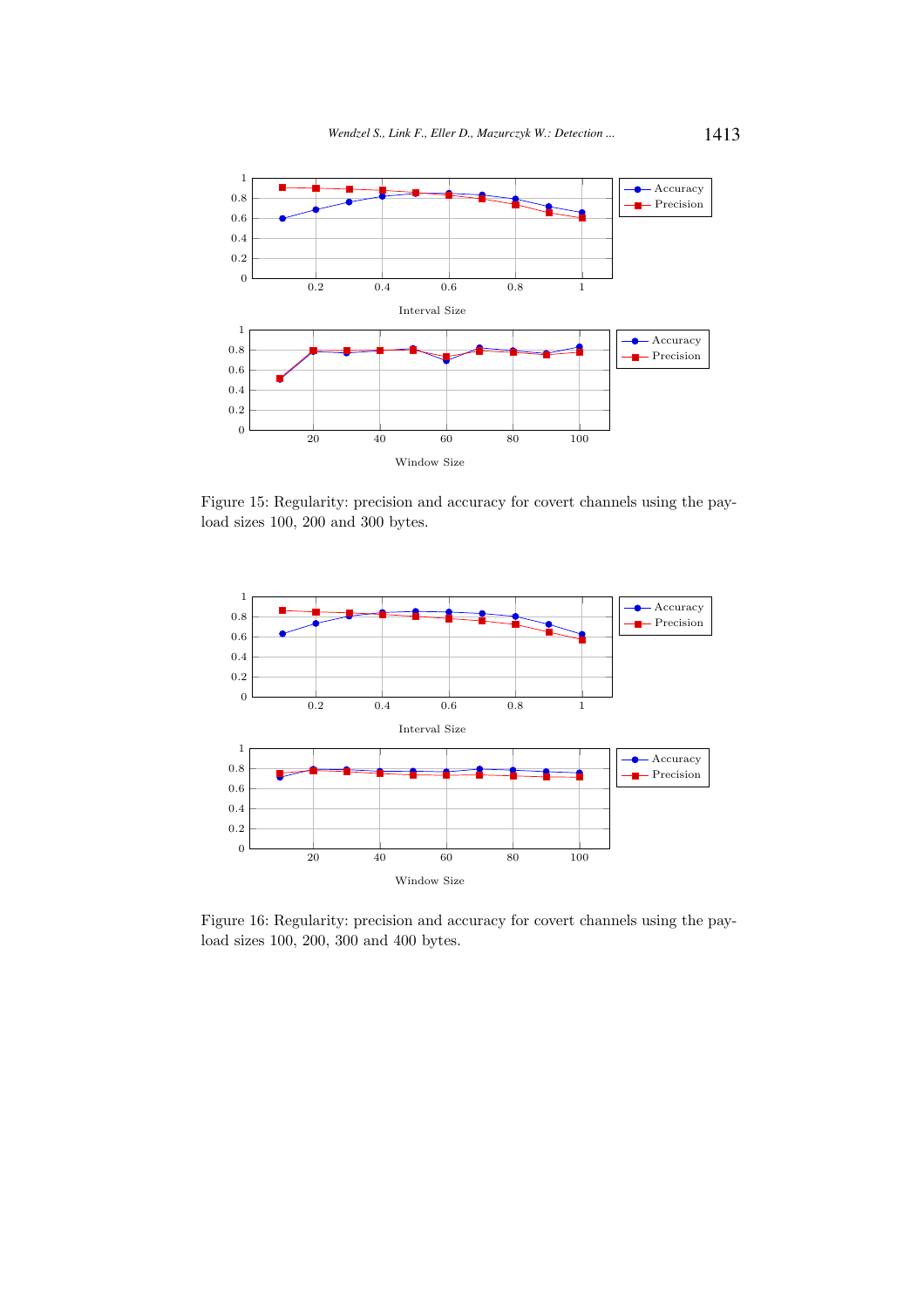We further increased the difference between the symbols to 100 bytes (twosymbol channel with 100 and 200 bytes). Interestingly, no practically useful results could be obtained (Fig. 14) for this setup. It is possible that our tested ranges were either not suitable for this channel or that regularity is not the appropriate tool to detect larger packet size differences, which will be subject to further analysis.

We also considered a three-symbol (100, 200, and 300 bytes) and a foursymbol covert channel (100 to 400 bytes). As visualized in Figs. 15 and 16 we could not obtain acceptable results for these channels. After further investigating this issue we could determine that the degradation of result quality is not primarily linked to the number of symbols but to the increase in packet size difference. We could obtain high accuracy and precision results for the threesymbol and four-symbol channels (100, 101, 102 bytes) and (100, 101, 102, 103 bytes).

### 6 Conclusion

We have shown that countermeasure variation for covert channels is feasible. Therefore, it is necessary to *transform* a detection method, i.e., to adapt it so that it works with another hiding pattern. We exemplified the feasibility of countermeasure variation by transforming the compressibility score  $\kappa$ , the  $\epsilon$ -similarity and the regularity that were originally introduced to detect Inter-packet Timesbased covert channels so that they can be applied to Size Modulation-based covert channels.

After applying countermeasure variation to the compressibility metric, we were able to detect several two-symbol covert channels with accuracy values over 97% and F-Score values over 95% when suitable intervals were selected. The detectability of mixed two-symbol covert channels was not satisfying (71.5% accuracy and 64.9% F-Score). However, all channels with 3, 4 or 8 symbols were detectable with accuracy and F-Score values between 90% and 97%.

The countermeasure variation of the  $\epsilon$ -similarity provided high-quality results for two-symbol covert channels under narrow limits (0.34%/0.35% of all values below  $\epsilon = 0.1$ ). Out of these limits, no detection was possible. The approach did not provide useful results when the channels had more than two symbols.

Finally, the performance of the regularity metric depended on suitably selected interval and window sizes. Promising results were achieved for two-symbol channels with 50 and 60 bytes as well as for channels with a difference of only 1 byte in their size, even if they contained more than two symbols.

In future work, we will extend our parameters to determine whether modifications of the proposed approaches can improve the quality of the detection results for all three countermeasure variations.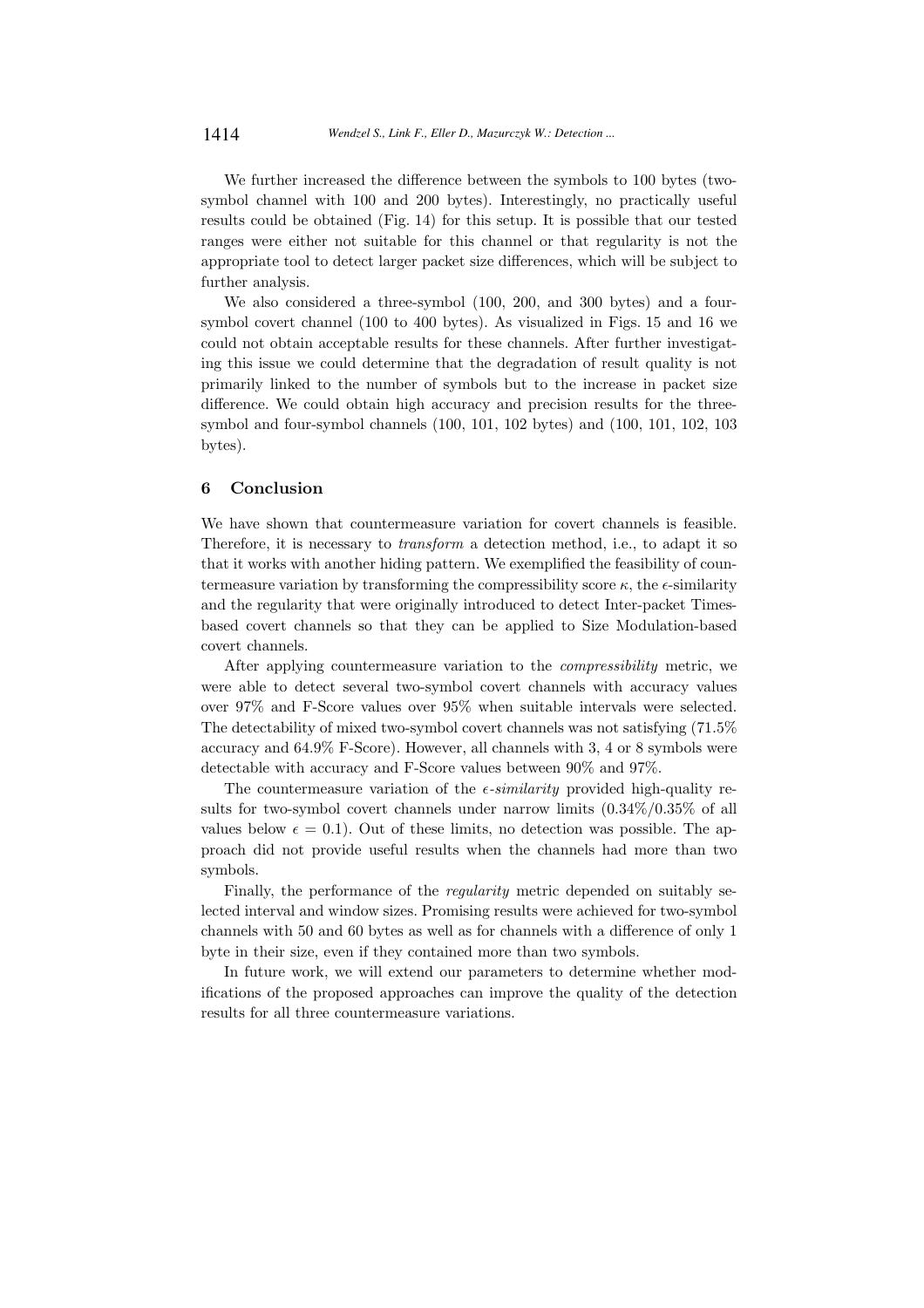#### References

- [Cabuk et al., 2004] Cabuk, S., Brodley, C. E., Shields, C.: "IP covert timing channels: design and detection"; Proc. 11th ACM conference on Computer and Communications Security (CCS'04); 178–187; ACM, 2004.
- [Cabuk et al., 2009] Cabuk, S., Brodley, C. E., Shields, C.: "IP covert channel detection"; ACM Trans. Inf. Syst. Secur.; 12 (2009), 4, 22:1–22:29.
- [Deutsch and Gailly, 1996] Deutsch, P., Gailly, J.-L.: "Zlib compressed data format specification version  $3.3$  – RFC 1950"; (1996); https://www.ietf. org/rfc/rfc1950.txt.
- [Elsadig and Fadlalla, 2017] Elsadig, M. A., Fadlalla, Y. A.: "A balanced approach to eliminate packet length-based covert channels"; Proc. 4th IEEE International Conference on Engineering Technologies and Applied Sciences (ICETAS); 1–7; IEEE, 2017.
- [Girling, 1987] Girling, C. G.: "Covert channels in LAN's"; IEEE Transactions on Software Engineering; 13 (1987), 292–296.
- [Handel and Sandford, 1996] Handel, T. G., Sandford, M. T.: "Hiding data in the OSI network model"; Information Hiding Workshop; 23–38; Springer, 1996.
- [Ji et al., 2009] Ji, L., Jiang, W., Dai, B., Niu, X.: "A novel covert channel based on length of messages"; Proc. 2009 International Symposium on Information Engineering and Electronic Commerce; 556–559; IEEE Computer Society, 2009.
- [Ling et al., 2013] Ling, Z., Fu, X., Jia, W., Yu, W., Xuan, D., Luo, J.: "Novel packet size-based covert channel attacks against anonymizer"; IEEE Transactions on Computers; 62 (2013), 12.
- [Mazurczyk and Caviglione, 2015] Mazurczyk, W., Caviglione, L.: "Steganography in modern smartphones and mitigation techniques"; IEEE Communications Surveys & Tutorials; 17 (2015), 1, 334–357.
- [Mazurczyk and Szczypiorski, 2012] Mazurczyk, W., Szczypiorski, K.: "Evaluation of steganographic methods for oversized ip packets"; Telecommunication Systems; 49 (2012), 207–217.
- [Mazurczyk et al., 2016] Mazurczyk, W., Wendzel, S., Zander, S., Houmansadr, A., Szczypiorski, K.: Information Hiding in Communication Networks: Fundamentals, Mechanisms, Applications, and Countermeasures; Wiley-IEEE, 2016.
- [Mazurczyk et al., 2018] Mazurczyk, W., Wendzel, S., Cabaj, K.: "Towards deriving insights into data hiding methods using pattern-based approach"; Proc. ARES'18 (CUING Workshop); 10:1–10:10; ACM, 2018.
- [Millen, 1999] Millen, J.: "20 years of covert channel modeling and analysis"; Security and Privacy, 1999. Proceedings of the 1999 IEEE Symposium on; 113–114; IEEE, 1999.
- Murdoch, S. J., Lewis, S.: "Embedding covert channels into TCP/IP"; Proc. In-